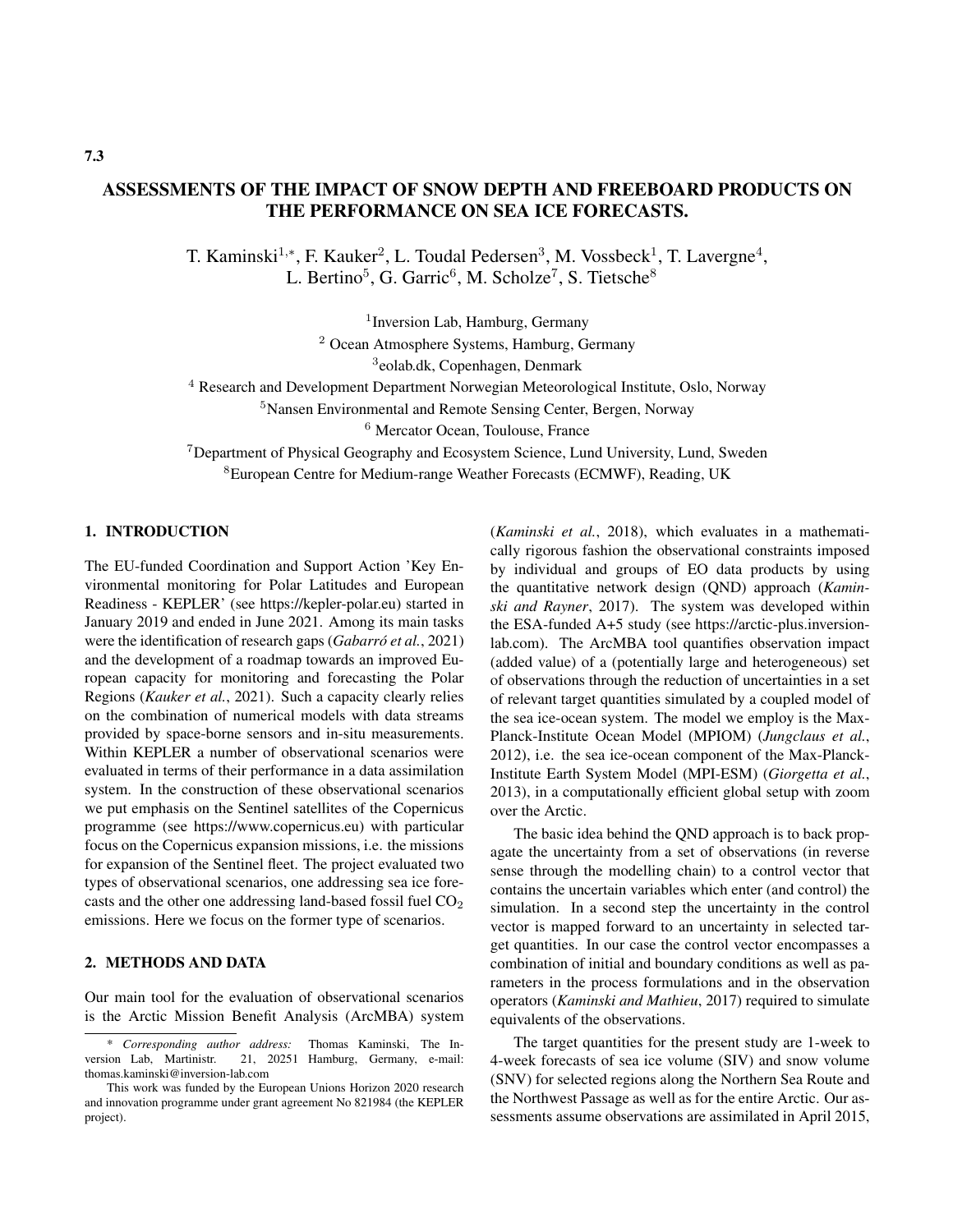with the respective 1-week and 4-week forecasting periods starting on May 1. We assume consistently for all observational scenarios that the model provides correct sensitivities. This has two consequences: First, the differences between the observation impacts of the respective scenarios are most pronounced. Second, we provide an optimistic (but consistent) view of the impacts of the respective observational scenarios. Another point worth noting is that our reference for the observation impact is a simulation without assimilation of any observations. This clearly yields higher observation impact than adding a new data stream to a (possibly operational) reference setup that already assimilates many other data streams. Finally the observational uncertainties that we assume for the planned future missions are based on currently available information and plausible, but they can always be refined when further information becomes available.

#### 3. RESULTS AND DISCUSSION

A comprehensive set of experimental results derived with the ArcMBA tool is provided by *Kaminski et al.* (2018) and in *Kaminski et al.* (2021). We hence restrict the presentation of results to a few examples.

Our first two observational scenarios address altimeter measurements from the CryoSat-2 (CS2) and the Sentinel 3 (S3) missions. We focus on radar freeboard (RFB) products, because the A+5 study had identified RFB as the data product with the highest impact when compared to sea ice thickness or sea ice freeboard products (*Kaminski et al.*, 2018). The CS2 RFB product is based on actual retrieval and is provided with per-pixel uncertainty ranges (*Hendricks et al.*, 2016). In contrast, the S3 product is hypothetical and assumes the same spatial coverage as the CS2 RFB product, but with a pole hole north of 81.5N and a 4 times higher sampling frequency. In our evaluation S3 RFB outperforms CS2 RFB in the selected target regions relevant for marine transportation in the Arctic because of the higher temporal coverage. The larger pole hole of S3 is irrelevant. While this is trivial for the selected target regions relevant for shipping (too far away from the pole hole), S3 outperforms CS2 as well for the Arctic-wide assessment, i.e., the total ice and snow volume in the Arctic (two key variables for monitoring of the state of the Arctic climate system) are better constrained by S3 than by CS2. This means the higher sampling frequency of S3 overcompensates for its pole hole.

The next set of scenarios also builds upon a finding of the A+5 study, which had indicated good complementarity of RFB with snow depth (SND) products (*Kaminski et al.*, 2018). We hence constructed three hypothetical SND products and evaluated them in combination with the CS-2 RFB product. The first SND product is intended to look like a SND product to be expected from the Copernicus expansion mission CRISTAL (Copernicus Polar Ice and Snow Topography Altimeter). The second SND product is intended to look like a SND product to be expected from the Copernicus expansion mission CIMR (Copernicus Imaging Microwave Radiometer). The third SND product is intended to look like a SND product to be expected from modelling approaches that combine a dedicated snow model forced by a numerical whether prediction model (reanalysis) with a satellite derived ice drift product to calculate the temporal and spatial evolution of SND (reanalysis-based product). When combined with CS2 RFB, the CIMR-like and CRISTAL-like SND products yield a strong gain in forecast performance. The same holds for the reanalysis-based product. Although the differences for these assessments are small, CIMR shows the best performance among the three products.

The CRISTAL SND product would be derived from the difference of two freeboard measurements on board the same platform. An alternative is the direct assimilation of two freeboard products into the model. For this purpose we constructed a LFB product that mimics an ICESat-2 product. The combination of CS2 RFB and this ICESat2-like LFB shows the overall best performance for both, SIV and SNV. This is because the assumed accuracy of the LFB (2 cm) was higher than the accuracy of the SND products. Furthermore, a general finding in previous work may come into play here: Assimilation of the raw freeboard products is more beneficial than the assimilation of derived products.

Another set of observational scenarios addressed the combination of the CS-2 RFB product with in situ observations from a hypothetical Arctic-wide network of up to 123 buoys. These scenarios yield much weaker performance than any of the above scenarios which combine CS-2 RFB with a satellite product. Leaving out the boys in the Russian economic zone clearly degrades the performance along the Russian coast.

A further observable we evaluate is SST. Our standard scenario is based on the product retrieved by OSI-SAF from infrared (IR) measurements, and is contrasted with a scenario that uses a SST product to be expected from CIMR. The performance of the CIMR-like SST product is better than that of the standard IR-based SST product. Although the IR product is more accurate, the better spatial coverage (owing to its capability to penetrate clouds) renders CIMR attractive for predicting SIV and SNV along the shipping routes.

### 4. CONCLUSIONS AND OUTLOOK

The ArcMBA system is an ideal framework to assist the formulation of mission requirements (for example for new Earth Explorer or Sentinel missions) or the development of EO products. Through an end-to-end simulation it can translate product specifications in terms of spatio-temporal resolution and coverage, accuracy, and precision into a range of performance metrics. Alternatively, it can translate requirements on forecast performance into requirements on the respective observables, i.e. it can help in the formulation of mission requirements. As demonstrated in the present